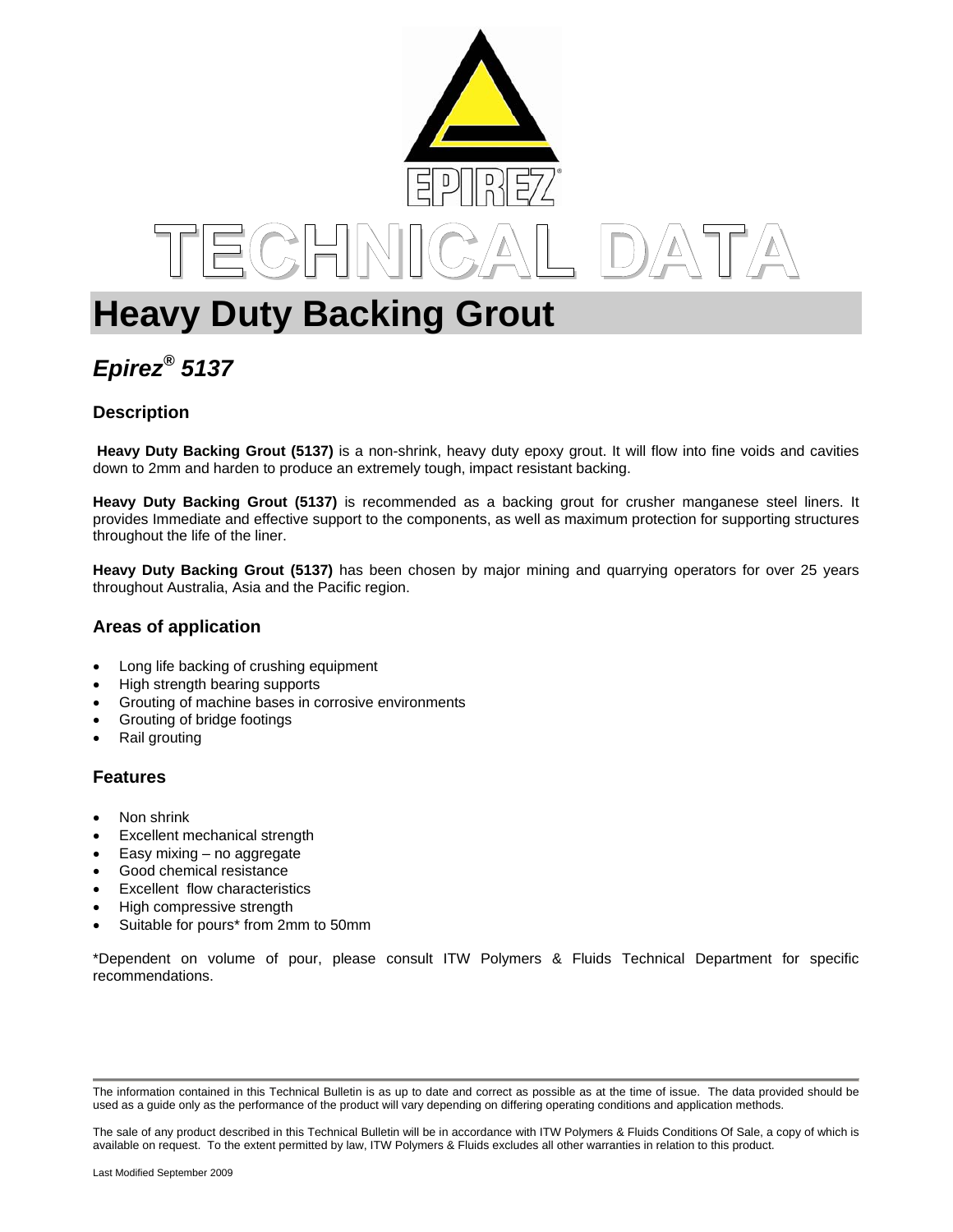#### **General Properties**

| <b>Shelf Life</b>                  |    | $: 2$ Years                 |
|------------------------------------|----|-----------------------------|
| Mixing Proportions by Weight       |    | : 1 Hardener to 10 Compound |
| Mixing Proportions by Volume       | ÷. | 1 Hardener to 5 Compound    |
| Initial Mixed Viscosity, 25°C      | t. | $<$ 10 Pa.s                 |
| Colour when mixed                  |    | Olive Green                 |
| Work Time of 10kg Mix, 25°C        |    | $: 30$ minutes              |
| $15^{\circ}$ C                     |    | $: 60$ minutes              |
| Setting Time, 25°C                 |    | : 6 hours                   |
| $15^{\circ}$ C                     |    | 12 hours                    |
| Cure Time, 25°C                    |    | : 24 hours                  |
| $15^{\circ}$ C                     |    | 48 hours                    |
| <b>Maximum Casting Thickness</b>   |    | : 50mm                      |
| Compressive Strength               |    | 124 MPa                     |
| <b>Compressive Modulus</b>         |    | 4.7 GPa                     |
| <b>Elongation at Break</b>         |    | $1\%$                       |
| Tensile Modulus                    |    | : 2.9 GPa                   |
| <b>Brinell Hardness</b>            |    | : 57                        |
| <b>Maximum Service Temperature</b> |    | $: 130^{\circ}$ C           |
| Flammability ASTM D 635            |    | Self extinguishing          |
| Dielectric Constant, 100 kHz, 25°C |    | 3.3                         |
| Dielectric Strength                |    | 180 kV/cm                   |

#### **Estimating Data**

10 kg Heavy Duty Backing Grout (5137) = 6 Litres

#### **Application Directions**

Prepare surfaces for adhesion or release as desired. New concrete should be at least 28 days old. Formwork which provides a "head" of material will facilitate flow into finer cavities and voids. Pour contents of Hardener into Compound container and mix thoroughly for 5 minutes using a suitable blade fitted to a 400 rpm power mixer. Ensure that all the material on the sides and on the bottom of the container is incorporated. DO NOT AERATE. Pour mixed material slowly, from one side only, so as to avoid air entrapment.

Surface preparation guidelines cannot cover all site or field contingencies and it is always recommended that an onthe-spot adhesion test be performed as part of the Standard Quality Assurance audit for the project.

#### **Cleaning**

Tools and equipment may be cleaned before hardening commences by washing in **Epirez® Clean Up Solvent**. Do not use for cleaning hands or mixing with product.

#### **Limitations**

Heavy Duty Backing Grout (5137) should not be applied at temperatures below 10<sup>0</sup>C.

#### **Storage and Shelf life**

Store in dry conditions between 10<sup>o</sup>C and 30<sup>o</sup>C, away from sources of heat and naked flames. Protect from frost. When stored in original containers the minimum shelf life is 2 years.

**NEW ZEALAND**  ITW Polymers & Fluids Unit 2 / 38 Trugood Drive East Tamaki 2013, Auckland Phone (09) 272 1945 Fax (09) 273 6489